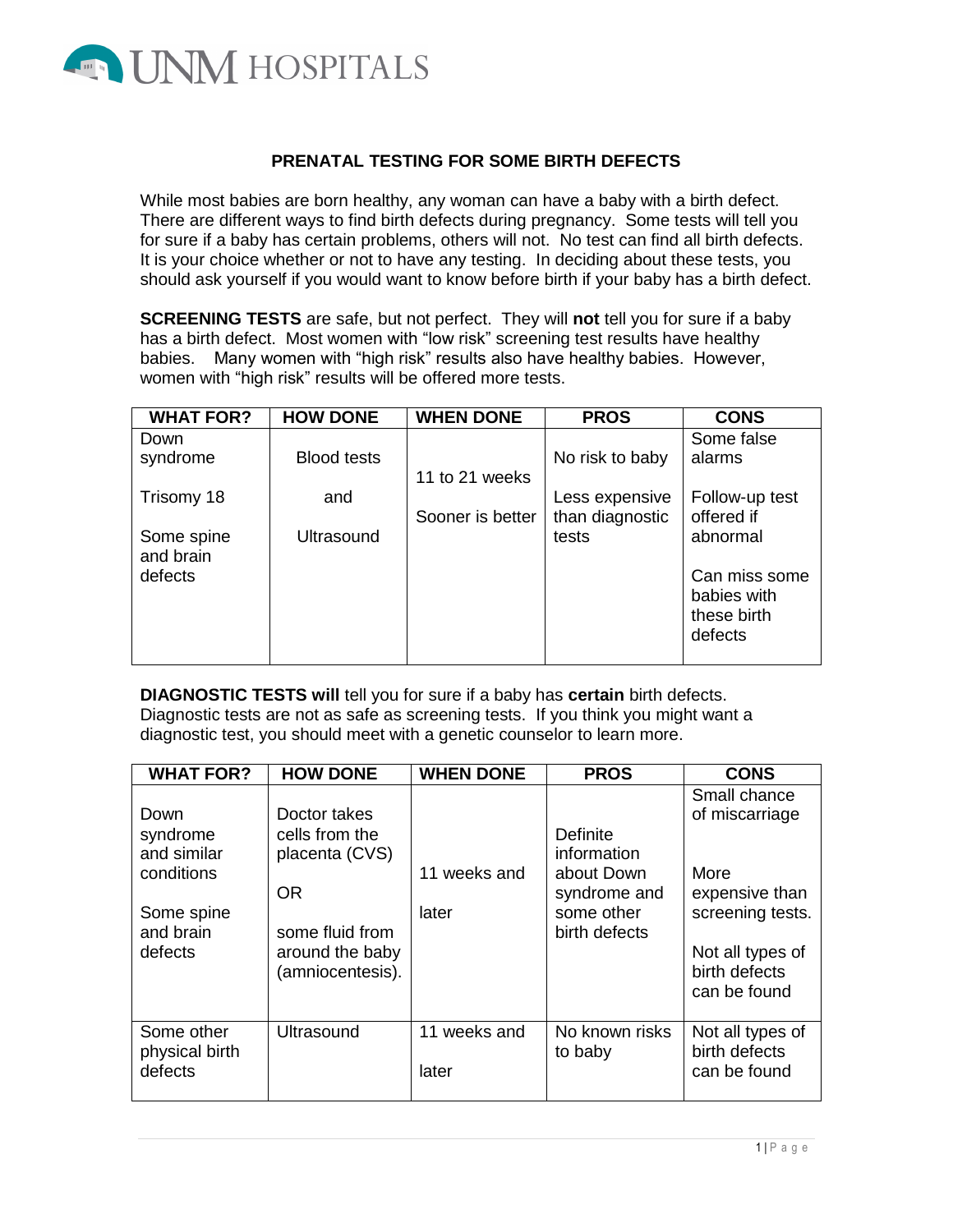# **PRENATAL SCREENING: WHAT ARE WE LOOKING FOR?**

While most babies are born healthy, any woman can have a baby with a birth defect or serious medical problem. You may want to have tests which can tell you about your chances to have a baby with certain birth defects or certain genetic conditions. This page tells you about **some conditions** that can be found with screening. Whether you have these tests or not is up to you.

### **DOWN SYNDROME**

- Leads to learning problems (mental retardation), health problems, and sometimes birth defects.
- \* Children with Down syndrome are usually able to do many things that other children can. They do need extra medical care and help with learning.
- Children do not usually die from Down syndrome
- Most children with Down syndrome are born to young, healthy parents.
- Most children with Down syndrome are born to parents with no family history of Down syndrome.

#### **TRISOMY 18**

- $\div$  A serious combination of birth defects and brain damage
- ◆ Most babies with Trisomy 18 die before birth or soon after. Those that live are severely disabled.
- Most children with Trisomy 18 are born to young, healthy parents.
- $\cdot \cdot$  Most babies with trisomy 18 are born to parents with no family history of the condition.

#### **NEURAL TUBE DEFECTS (NTDs)**

- Happen very early in pregnancy. The neural tube develops into the baby's brain and spinal cord. If the neural tube does not form normally, this leads to birth defects of the backbone, spinal cord and/or brain.
- Some NTDs can be fixed by surgery after birth. Even with surgery, many children with NTDs have physical disabilities and/or learning problems. Some NTDs are so serious that babies die from them
- $\div$  Most babies with NTDs are born to healthy parents with no family history of the condition.

#### **CYSTIC FIBROSIS (CF)**

- A serious childhood disease that leads to lots of lung infections, and growth problems. CF does not affect learning ability. CF shortens a person's life.
- CF can be treated, but not cured.
- Most babies with CF are born to people with no family history of the condition.
- Both parents have to be CF carriers in order for a child to have CF.
- \* The chance of being a carrier depends on your family history and ethnic background
- $\div$  A blood test that can be done now will find most, but not all, CF carriers
- All babies born in New Mexico are screened at birth for CF.

If you have a **close relative** with a birth defect, genetic disease or mental disability, you might want to talk to a genetic counselor about your risks and testing options. This can be done at the UNM Prenatal Diagnosis and Genetics Clinic (505-272-6611).

February, 2009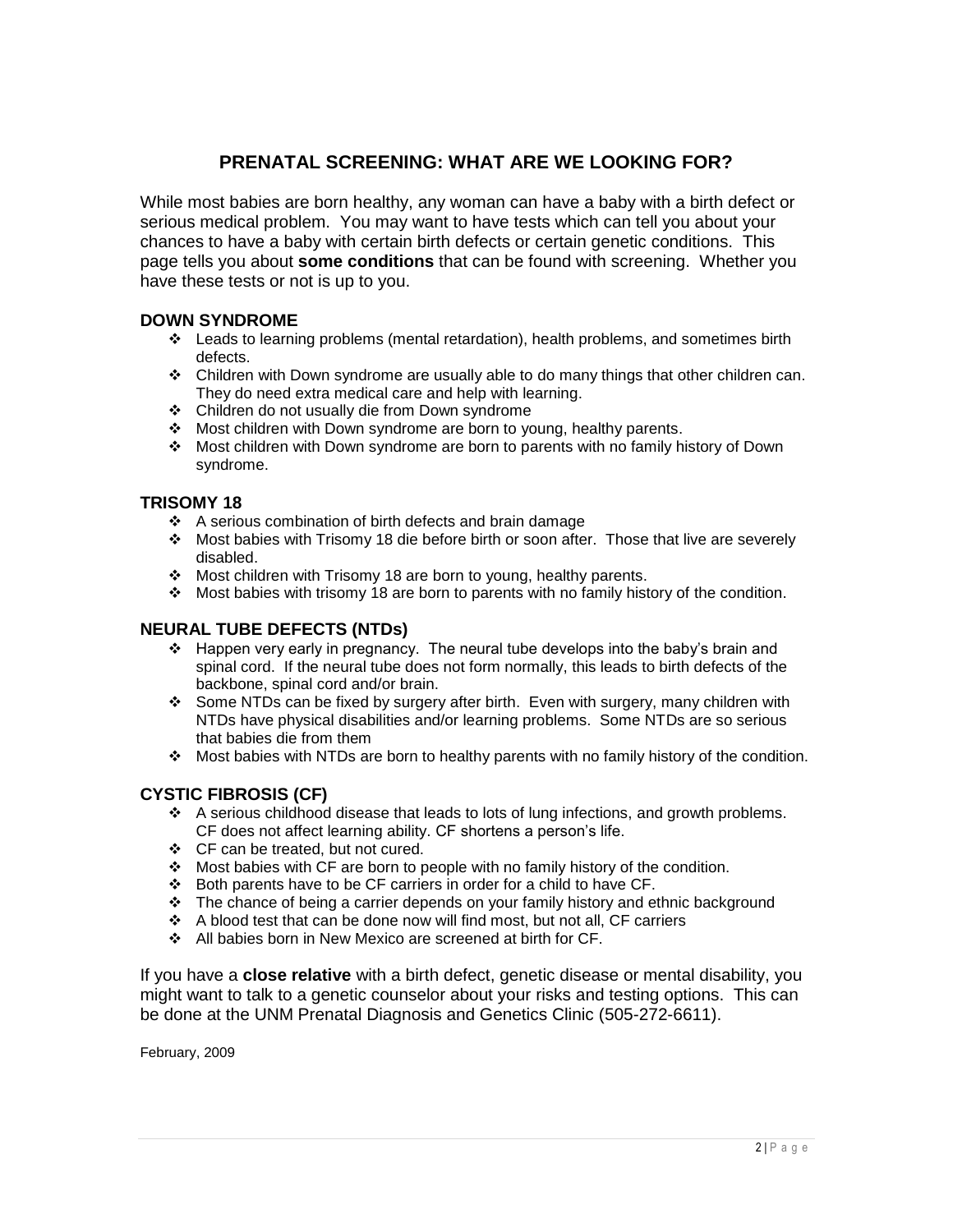

# **PRENATAL TESTING FOR SOME BIRTH DEFECTS CONSENT (PERMISSION) FOR PRENATAL TESTING**

|                                                                                 | I have read the information and <b>I want</b> to have a screening test.                                                           |  |  |  |
|---------------------------------------------------------------------------------|-----------------------------------------------------------------------------------------------------------------------------------|--|--|--|
| ❖                                                                               | I understand that screening tests will not tell me for sure if my baby has a<br>birth defect.                                     |  |  |  |
|                                                                                 | ❖ I understand that a "high risk" test result does not mean my baby has a<br>birth defect. It means I will be offered more tests. |  |  |  |
| ❖                                                                               | I understand that not all birth defects can be found with this test.                                                              |  |  |  |
| I have read the information and the only testing I want at this time is         |                                                                                                                                   |  |  |  |
|                                                                                 | ultrasound.                                                                                                                       |  |  |  |
| I have read the information, and <b>I want</b> to talk with a genetic counselor |                                                                                                                                   |  |  |  |
| about my testing options, including amniocentesis and CVS.                      |                                                                                                                                   |  |  |  |
|                                                                                 |                                                                                                                                   |  |  |  |

**\_\_\_\_\_\_\_\_\_\_\_\_\_\_\_\_\_\_\_\_\_\_\_\_\_\_\_\_\_\_\_\_\_\_\_\_\_\_\_ \_\_\_\_\_\_\_\_\_\_\_\_\_\_\_\_\_**

**\_\_\_\_\_\_\_\_\_\_\_\_\_\_\_\_\_\_\_\_\_\_\_\_\_\_\_\_\_\_\_\_\_\_\_\_\_\_\_ \_\_\_\_\_\_\_\_\_\_\_\_\_\_\_\_\_**

Patient signature Date

Informant signature Date

LABEL